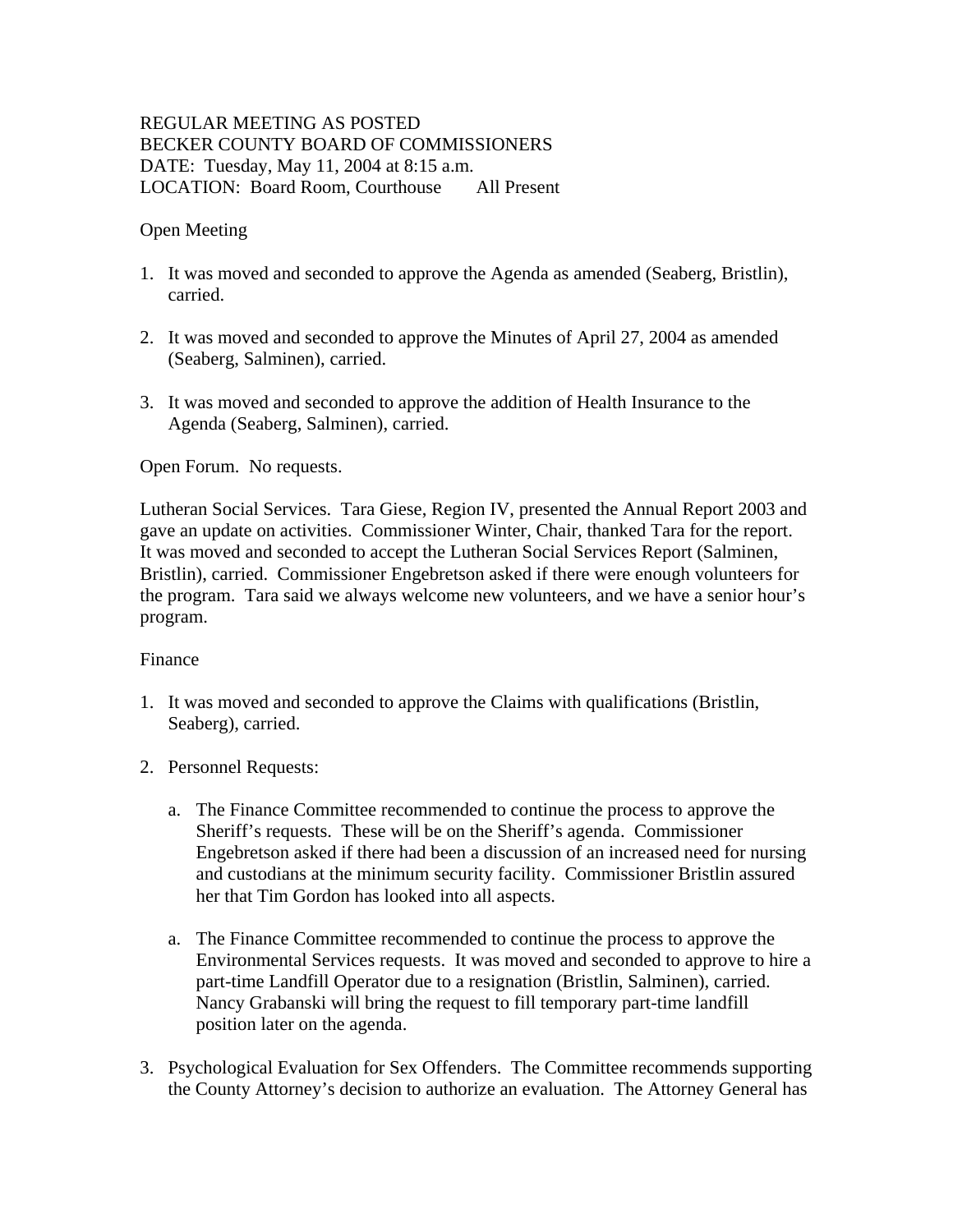put together a panel of psychological experts to do evaluations, and there is a flat fee of \$2,500 per case. This will cause additional expense to the County. It was moved and seconded to have Joe Evans send a letter to the State to shift the responsibility back to the Commissioner of Corrections and allow Joe to add the cost of evaluations to his budget. (Bristlin, Salminen), carried.

- 4. Professional Appraisal for Tax Appeal. The Assessor requested assistance of a professional commercial property appraiser for the tax appeal process. The Finance Committee recommended paying for the cost from the Professional Services Line Item, Assessor's Budget.
- 5. Township Reimbursement for Voting Equipment. It was moved and seconded to concur with the Finance Committee's recommendation to re-imburse Burlington Township and Frazee City for the amount they paid for the purchase of voting equipment (Brislin, Engebretson), carried. Commissioner Engebretson asked where the county was at with combining precincts. She asked Keith if he would send a report. Keith reported that a touch screen voting system will be in place for 2006. The County Town Halls are updating their electrical systems to accommodate the new systems.
- 6. AS400 Purchase. The Board moved and seconded to table the purchase of an AS400 until the new IT Director is on board (Bristlin, Seaberg), carried. The Finance Committee had recommended that if purchased would be taken out of current reserves

### Auditor

- 1. It was moved and seconded to approve a Gambling Premises Permit Application by the National Multiple Sclerosis society, Minnesota Chapter, for operations at the Corner Cantina, Lake View Twp. (Engebretson, Bristlin), carried.
- 2. It was moved and seconded to approve the purchase of a Tax-forfeit Parcel by Wolf Lake City (Engebretson, Bristlin). Motion was withdrawn as it was requested to take this request back to the NRM Committee.
- 3. Commissioner Engebretson asked Keith Brekken, County Auditor, if the PowWow Committee had spoken to him concerning the Tax Forfeit Parcel they were interested in. He had not, but would call them.

# **Sheriff**

1. Mike Stoltman, Community Work crew Affordable Homes Program, gave a report on his program to use a crew of prisoners to build affordable houses for low-income families. This will become available to Becker County now as we have a Minimum Security Facility that could house the prisoners on the STS Program. Jon Thomsen, Director, Becker County Housing Office, would find the lots to build these homes on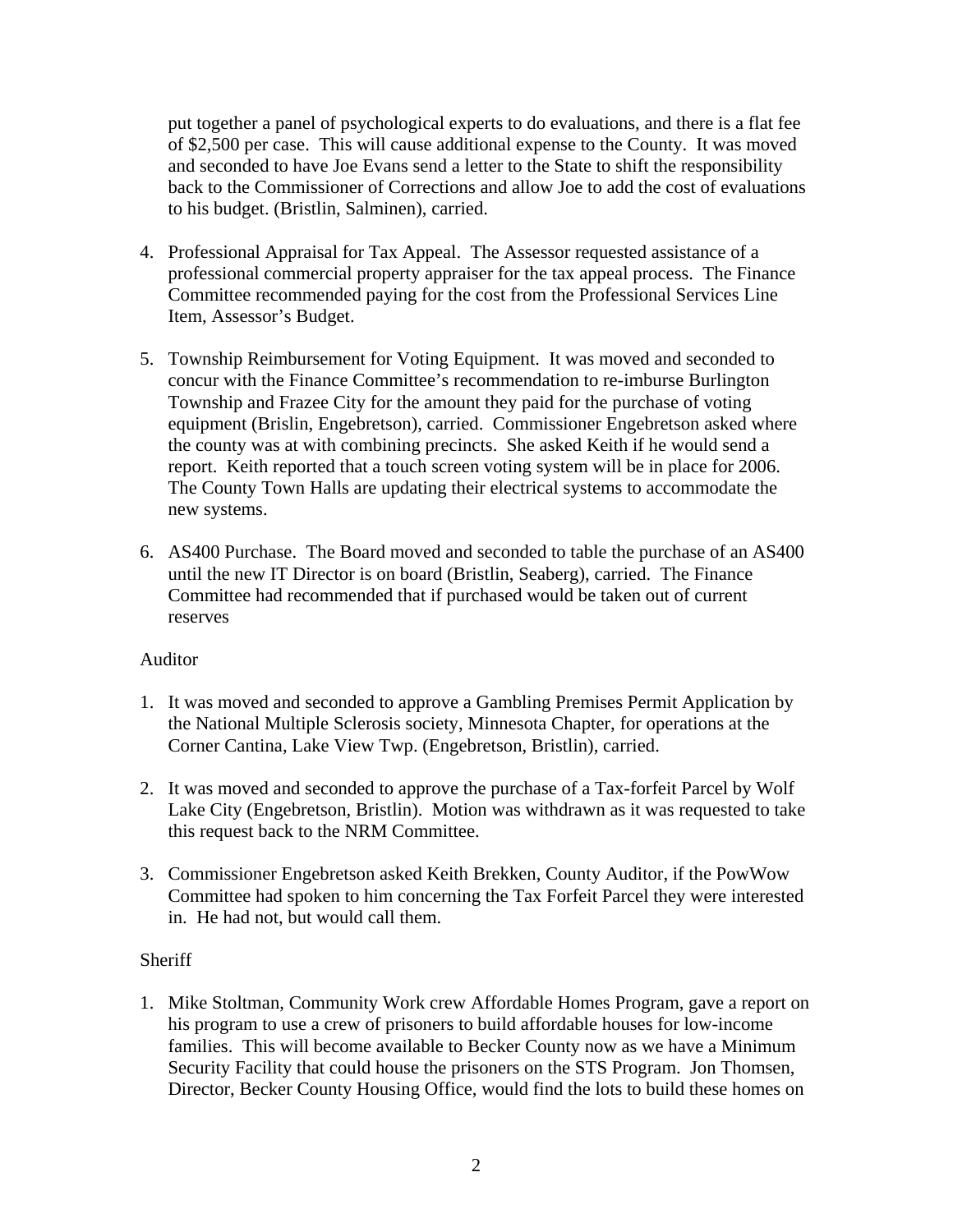and would help with a revolving fund to build these homes. Commissioners Winter and Bristlin were in support of this program. Tim Gordon is in support of this program and thanks the Board for their patients.

- 2. It was moved and seconded to pass Resolution No. 05-04-1E, to create and hire (6) full-time Correctional Officers and (2) part-time Correctional Officers due to opening of the Minimum Security Facility. Tim stated he would hire (5) at this time and (1) later. (Seaberg, Bristlin), carried. Commissioner Engebretson asked when these employees would start, if the Department of Corrections had approved the facility, that there was nursing staff, custodial staff and kitchen staff. Tim stated that they would start June 15, as they would go through training first. It was noted that the Department of Corrections would be here shortly to inspect the facility, any nursing staff would be provided by Sunnyside Care Center, and custodial or kitchen maintenance would be handled by the prisoners themselves.
- 3. It was moved and seconded to pass Resolution No. 05-04-1F, to fill a full-time Correctional Officer position in the County Sheriff's Department due to a resignation, by posting in-house, and if filling of the full-time position results in a part-time vacancy, or if there are no internal applicants, to hire a permanent, part-time or a fulltime Correctional Officer from the Correctional Officer applicant pool list (Bristlin, Salminen), carried.
- 4. It was moved and seconded to pass Resolution No. 05-04-01C, to authorize the Board Chair and the County Administrator to sign on behalf of the County for the Annual County Boat & Water Safety Grant in the amount of \$25,767. Terms of the agreement are from January 1, 2004 to December 31, 2004 (Engebretson, Bristlin), carried.
- 5. It was moved and seconded to pass Resolution No. 05-04-1D, to authorize the Becker County Administrator to sign an agreement with the State of Minnesota to apply for the 2004 Outstate Boating Enforcement Supplement Agreement with an allocation of \$7,500 (Bristlin, Seaberg), carried.
- 6. It was moved and seconded to pass Resolution No. 05-04-1E, to authorize the Board Chair and the Becker County Administrator to sign on behalf of the County for the Annual County Off-Highway Vehicle Safety Enforcement Grant in the amount of \$2,773. from the Natural Resources Fund (Bristlin, Salminen), carried.
- 7. It was moved and seconded to approve the updates to the E-911 Contract with Quest and authorize the Board Chair and the County Administrator to sign on behalf of Becker County (Engebretson, Salminen), carried.

# Human Services

1. It was moved and seconded to approve the Transit Claims (Bristlin, Seaberg), carried.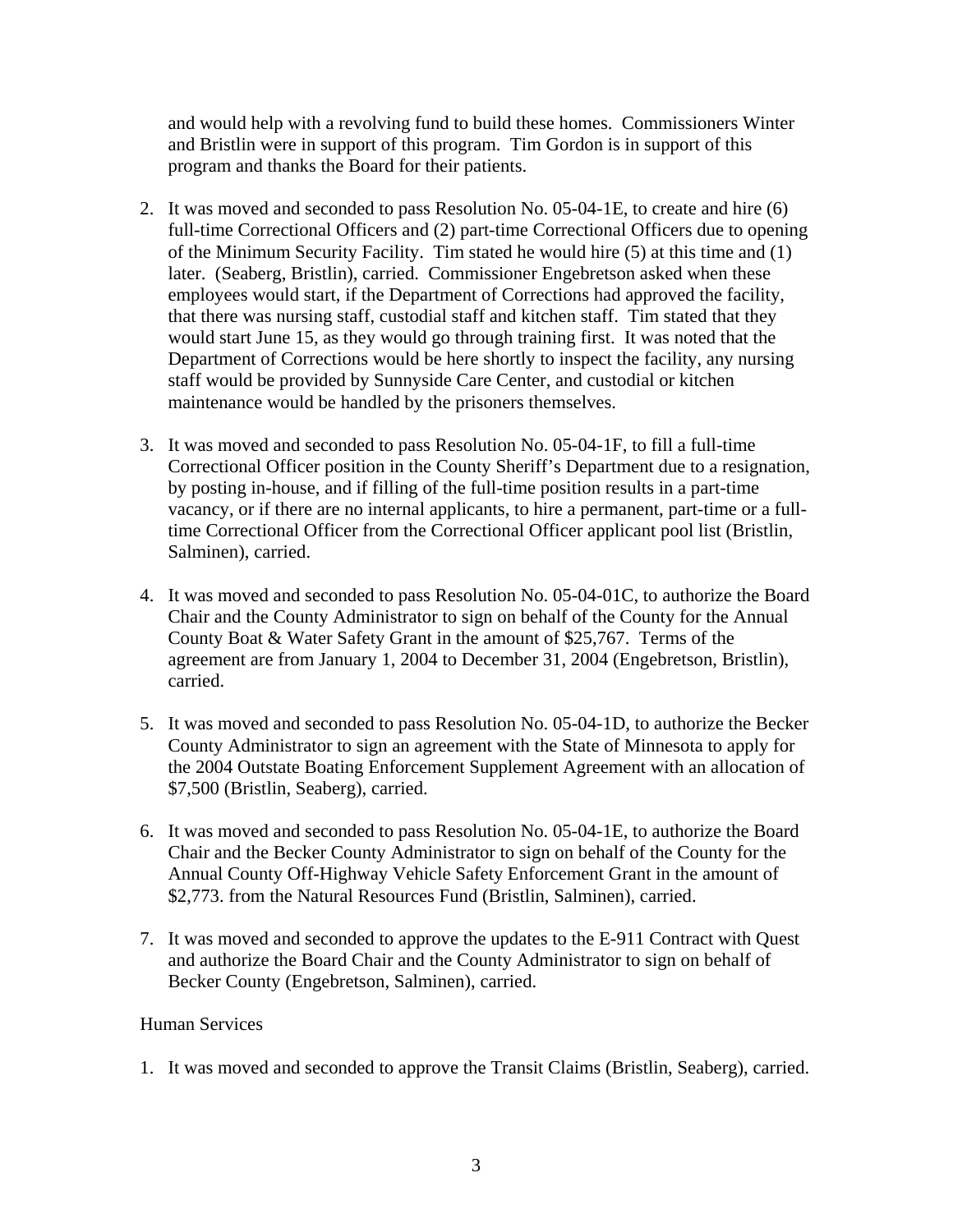- 2. It was moved and seconded to approve the Family Decision Making Contract with Human Services being the Fiscal Agent for the Program (Bristlin, Engebretson), carried.
- 3. It was moved and seconded to pass Resolution No. 05-04-1H, authorizing to enter into and execute a grant contract through BTD Manufacturing, Inc., to accept funds for the purpose of applying the grant toward camps for foster care children and economically deprived children (Bristlin, Salminen), carried.
- 4. It was moved and seconded to approve the Human Services Claims (Salminen, Seaberg), carried.
- 5. It was moved and seconded to accept the Family Services, Adult Services and Probation Placement Reports (Salminen, Bristlin), carried.

#### Assessor

1. It was moved and seconded to approve the following Abatements (Engebretson, Salminen), carried.

### 2003 Tax Payable

| Parcel #         | Twn/City             | Amount     | Reason                |
|------------------|----------------------|------------|-----------------------|
| 03.0477.000      | <b>Burlington</b>    | 140<br>S.  | Homestead             |
| 06.0123.000      | Cormorant            | 8          | <b>Vacated Road</b>   |
| 06.0737.000      | Cormorant            | 452        | Homestead             |
| 08.1196.000      | Detroit              | 0          | Homestead             |
| 13.0205.000      | Green Valley         | 716        | Homestead             |
| 16.0183.001      | Holmesville          | 70         | Homestead             |
| 16.0268.002      | Holmesville          | 596        | Residency             |
| 24.0315.000      | Richwood             | 134        | Homestead             |
| 27.0187.000      | Savannah             | 112        | Correction            |
| 27.0189.000      | Savannah             | 134<br>$+$ | Correction            |
| 49.0893.000      | <b>Detroit Lakes</b> | 328        | Homestead             |
| 49.0932.527      | <b>Detroit Lakes</b> | $+2,138$   | Correction            |
| 49.1682.166      | <b>Detroit Lakes</b> | 10         | Homestead             |
| 49.1682.170      | <b>Detroit Lakes</b> | 10         | Homestead             |
| 49.1682.171      | <b>Detroit Lakes</b> | 10         | Homestead             |
| 49.1682.174      | <b>Detroit Lakes</b> | 10         | Homestead             |
| 49.1682.175      | <b>Detroit Lakes</b> | 10         | Homestead             |
| 49.1698.807      | <b>Detroit Lakes</b> | 44         | <b>Clerical Error</b> |
| 2003 Tax Payable |                      |            |                       |

21.8073.000 Osage 0 Homestead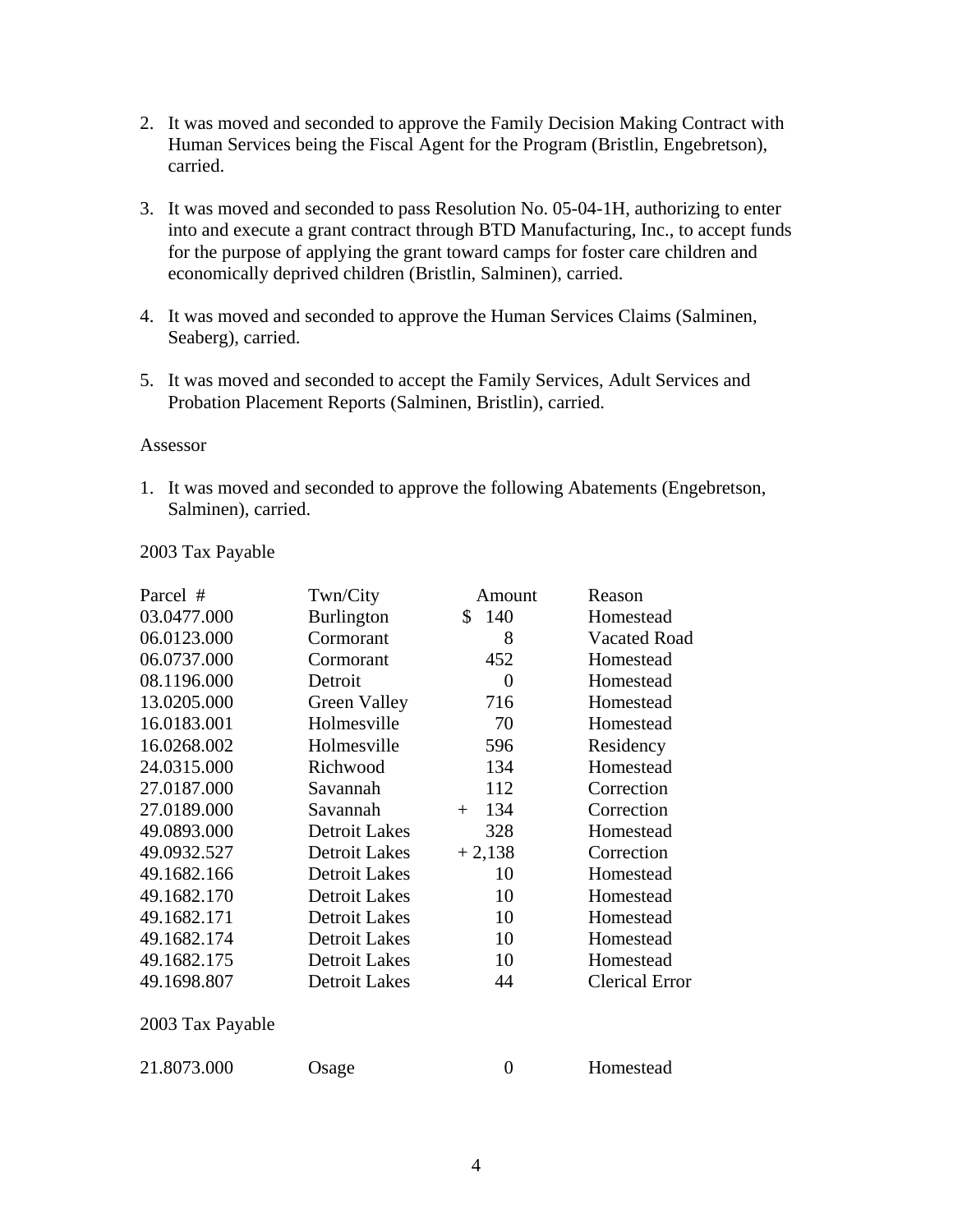2. It was moved and seconded to authorize Steve Skoog, County Assessor, to use an Professional Appraiser for Tax Appeal as recommended by the Finance Committee (Bristlin, Engebretson), carried.

### Environmental Services

1. Nancy Grabanski, Human Resources, brought a personnel request before the Board for Environmental Services. It was moved and seconded to pass Resolution No. 05- 04-1B to hire a part-time Landfill Operator due to a resignation and hire an emergency temporary part-time Landfill Operator (Bristlin, Salminen), carried.

## Highway

- 1. It was moved and seconded to pass Resolution No. 05-04-1A, Bid Award Project SAP 03-627-01; 03-629-18; 03-632-08; 03-632-09; SAP 03-687-02, awarding the bid to Sherbrooke Asphalt, Inc., low bidder in the amount of \$987,695.68 (Salminen, Bristlin), carried.
- 2. The Highway Department presented the 2003 Annual Report to the Board.

## Commissioners

- 1. Reports & Correspondence:
	- a. Jack Paul's e-mail, Brian C. Berg
	- b. Review of current Memos and Minutes, Brian C. Berg
	- c. FACE Letter Update, Commissioner Engebretson
	- d. WE-Fest Music Ending Times, Commissioner Salminen

# 2. Appointments:

- a. It was moved and seconded to make the following appointments to the Winter Trails Advisory Committee: Randy Torma, Wolf Pack Club and Mike Nodsle, Ultra Snowmobile Club (Engebretson, Salminen), carried.
- b. It was moved and seconded to re-appoint the following Mangers to the Pelican River Watershed District for three year terms (Salminen, Seaberg), carried.

Position 1. Dennis Kral, Big Floyd Position 4. William Jordan, Melissa Position 6. Charles Roper, Sallie

- c. It was moved and seconded to appoint Commissioner Salminen to the Law Library Committee replacing Commissioner Seaberg (Bristlin, Seaberg), carried.
- 3. Health Insurance was added to the agenda by Commissioner Bristlin. He questioned our current plan for employee participation in insurance and suggested forming a